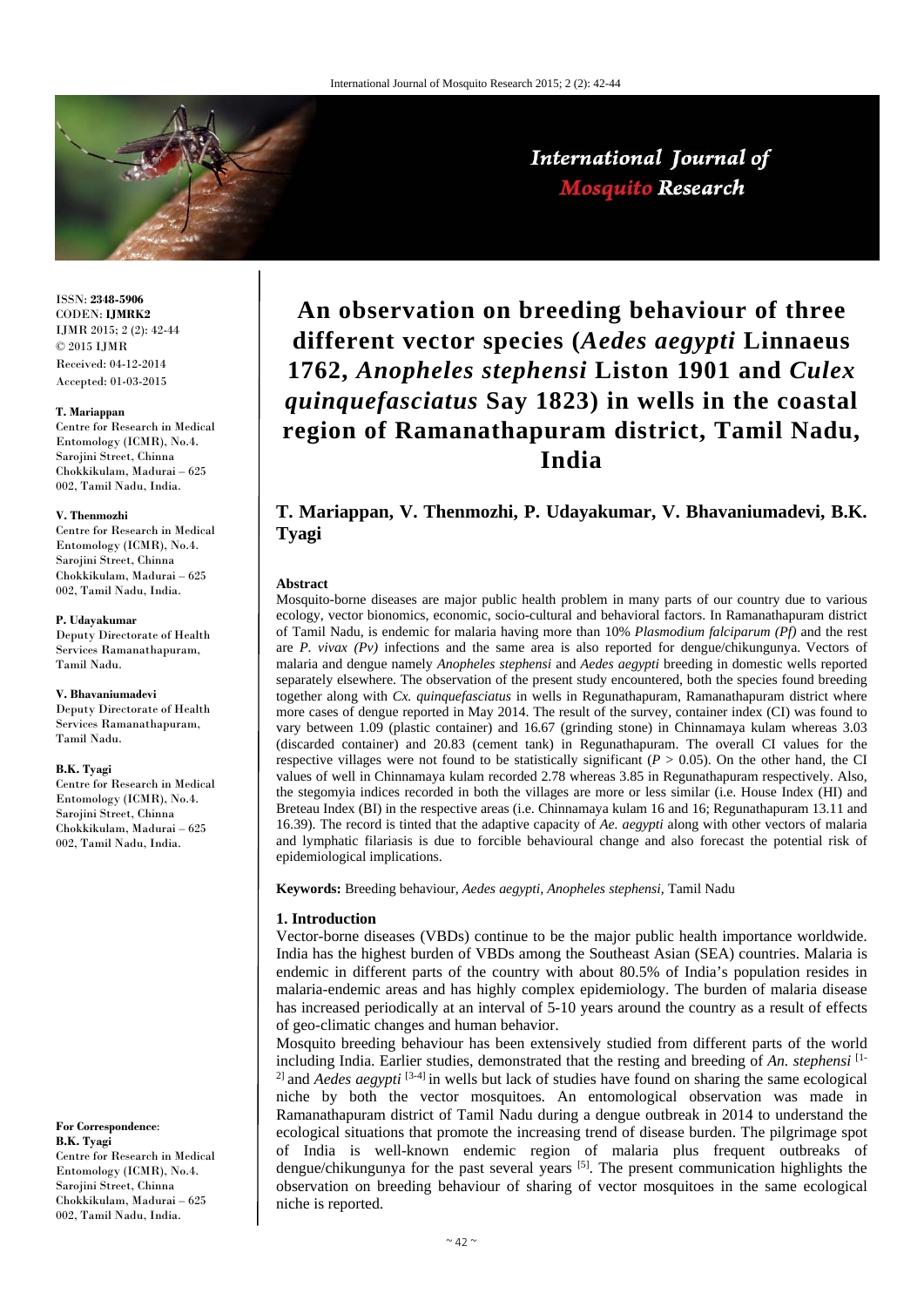## **2. Materials and methods**

## **2.1 Study area**

Ramanathapuram district is one of the coastal region of Tamil Nadu, located between 9.16ºN latitude and 77.26ºE longitudes, in which, Rameswaram is located and known pilgrimage place of nation. Major occupations in the study region includes fishing, tourism associated economic activities and labour migration in and out of the nation.

## **2.2 Entomological Observation**

The statistics of dengue affected region in the study area during 2014 was obtained and Chinnamaya kulam and<br>Regunathapuram were selected. An entomological Regunathapuram were selected. An entomological investigation including identification of domestic and peridomestic larval breeding habitats of *Aedes* mosquitoes was carried out in May 20014. The immatures of mosquitoes from both indoor and outdoor sources including used and unused wells was done and brought to the laboratory of CRME for identification of species by using standard mosquito identification [6-7].

## **3. Results and Discussion**

In Regunathapuram, mixed breeding was observed in an unused well. The mean per dip density of immatures (both larvae and pupae) from well (bucket) were 112. The emergence was recorded as common vector mosquitoes known as *Ae. aegypti* (11 males and 5 females), *An. stephensi* (7 males and 4 females) and *Cx. quinquefasciatus* (16 males and 14 females) from the samples obtained from the unused well. The various habitats recorded from both the villages are presented in Table 1.

**Table 1:** Number of breeding habitats and positive for *Ae. aegypti* immatures during the survey at Ramanathapuram district.

|                |                                               | Chinnamaya kulam |                 |                  | Regunathapuram  |                 |                  |
|----------------|-----------------------------------------------|------------------|-----------------|------------------|-----------------|-----------------|------------------|
| S.             | <b>Containers</b>                             | No.              | No.             | <b>Container</b> | No.             | No.             | <b>Container</b> |
| N <sub>0</sub> |                                               | <b>Surveyed</b>  | <b>Positive</b> | Index (CI)       | <b>Surveyed</b> | <b>Positive</b> | Index (CI)       |
|                | Bottle                                        | 6                | 0               | 0.00             |                 | $\Omega$        | 0.00             |
| $\overline{2}$ | Coconut shell                                 | 30               | $\overline{0}$  | 0.00             | 65              | $\mathbf{0}$    | 0.00             |
| 3              | Cement cistern                                | $\overline{4}$   | $\mathbf{0}$    | 0.00             | 21              | $\theta$        | 0.00             |
| 4              | Cement tank                                   | 25               | 3               | 12.00            | 24              | 5               | 20.83            |
| 5              | Dis. Containers                               | 22               |                 | 4.55             | 33              |                 | 3.03             |
| 6              | Defrost water collection tray in Refrigerator | $\overline{0}$   | $\overline{0}$  | 0.00             |                 | $\overline{0}$  | 0.00             |
| 7              | Flower pot                                    | 7                |                 | 14.29            | $\tau$          | $\Omega$        | 0.00             |
| 8              | Grinding stone                                | 6                |                 | 16.67            | 18              |                 | 5.56             |
| 9              | Metal drum                                    | 12               | 0               | 0.00             | 33              | $\theta$        | 0.00             |
| 10             | Metal container                               | 76               | $\overline{0}$  | 0.00             | 72              | $\Omega$        | 0.00             |
| 11             | Plastic drum                                  | 14               | $\overline{0}$  | 0.00             | 16              | $\Omega$        | 0.00             |
| 12             | Plastic container                             | 92               |                 | 1.09             | 70              | $\theta$        | 0.00             |
| 13             | Tree hole                                     | 7                | $\overline{0}$  | 0.00             | $\Omega$        | $\Omega$        | 0.00             |
| 14             | Tyre                                          | 3                | $\overline{0}$  | 0.00             | $\overline{4}$  | $\Omega$        | 0.00             |
| 15             | Well                                          | 36               |                 | 2.78             | 26              |                 | 3.85             |
| 16             | Mud pot                                       | 17               | $\theta$        | 0.00             | 47              | $\overline{2}$  | 4.26             |
| 17             | Washing machine                               | $\Omega$         | $\overline{0}$  | 0.00             | 6               | $\Omega$        | 0.00             |
| 18             | Sintex tank                                   | $\overline{c}$   | $\overline{0}$  | 0.00             | $\Omega$        | $\Omega$        | 0.00             |
| <b>Total</b>   |                                               | 359              | 8               | 2.228            | 449             | 10              | 2.227            |

The container index (CI) was found to vary between 1.09 (plastic container) and 16.67 (grinding stone) in Chinnamaya kulam whereas 3.03 (discarded container) and 20.83 (cement tank) in Regunathapuram. The results of the overall CI values for both the villages were not found statistically significant (*P*  > 0.05). The value of CI for well in Chinnamaya kulam recorded 2.78 and 3.85 in Regunathapuram respectively. However, the stegomyia indices recorded in both the villages are relatively similar (i.e. House Index (HI) and Breteau Index (BI) include 16 and 16 in Chinnamaya kulam whereas 13.11 and 16.39 in Regunathapuram The indices have further confirmed that the areas are vulnerable for reporting more number of dengue cases. The sharing of the same niche by various vector mosquitoes based on initially due to the oviposition behavior which varied from species to species. In the case of *Anopheles* mosquito lay single eggs directly on the water surface of clean water while *Aedes* deposit eggs on peripheral regions of the respective habitats instead of placing on water surface especially on the wet surface of the habitat. *Cx. quinquefasciatus* lay egg rafts most preferably on the polluted water surface rather than clean / fresh water. In the present observation the unused well in Regunathapuram where falling of leaves promoted the enrichment of organic matter lead to turbid nature facilitated the breeding of *Cx.* 

*quinquefasciatus*. In those domestic wells with cemented rings water level increase or decrease depends upon the tidal waves of the sea has facilitated females of *Ae. aegypti* to deposit eggs on the wet surface of cemented portion. The deposited eggs lead to proliferate in the absence of most of the rain water habitats as well as other water stored habitats in the peridomestic regions. Also, the environmental conditions make easy for *Ae. aegypti* mosquitoes to rest inside well due to relatively the more cooling nature to avoid the hot sun in day time. As far as *An. stephensi* directly drop eggs on the water surface and breeds in wells are well documented. This particular habitat, immatures could be controlled by the stocking of larvivorous fishes alone. By introducing fishes into wells, immatures of all three different vector species immature population could be reduced drastically in order to avoid any epidemic of dengue/chikungunya. Fishes as biological control agents are well documented and practiced in control of vector breeding in India for the past several decades  $[8]$ . The various studies reported that females of *Ae. aegypti* shows a preference for laying their eggs in domestic containers as well as rainwater-accumulating containers present in the immediate peridomestic environments  $[9-11]$ , however the present observation of sharing of all three vector species in the same habitat is first report from this region. Thereby the